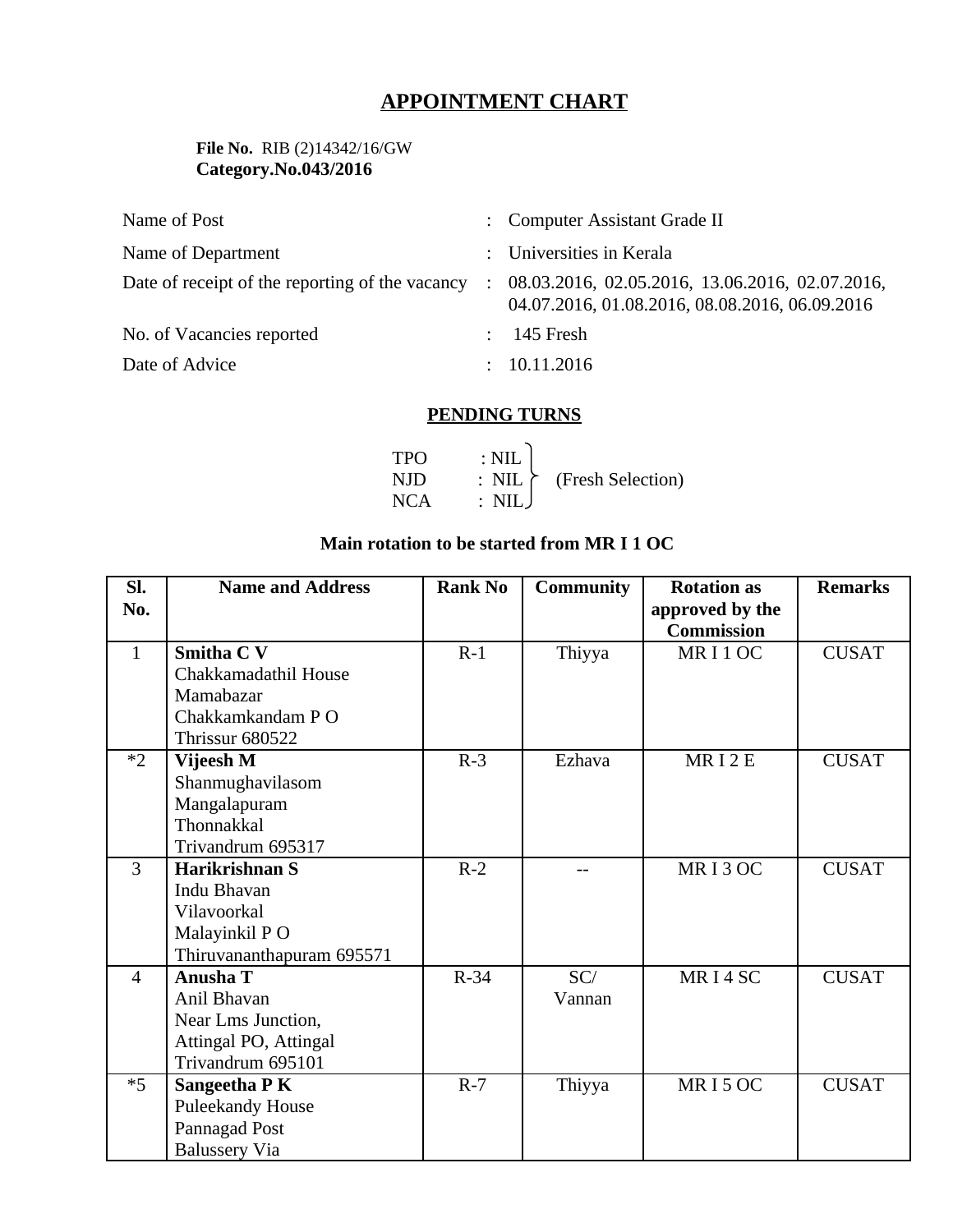|                | Kozhikode 673612                      |        |              |                 |              |
|----------------|---------------------------------------|--------|--------------|-----------------|--------------|
| $*6$           | Sirajudheen P A                       | $R-5$  | Muslim       | MRI6M           | <b>CUSAT</b> |
|                | Payyakkal House                       |        |              |                 |              |
|                | Edavanakad                            |        |              |                 |              |
|                | Edavanakad PO                         |        |              |                 |              |
|                | Ernakulam 682502                      |        |              |                 |              |
|                |                                       |        |              |                 |              |
| $\overline{7}$ | <b>Rekha V S</b>                      | $R-4$  |              | MRI7OC          | <b>CUSAT</b> |
|                | Gouri Sankaram                        |        |              |                 |              |
|                | Pulimoodu, Vavara Ambalam,            |        |              |                 |              |
|                | Pothencode                            |        |              |                 |              |
|                | Thiruvananthapuram                    |        |              |                 |              |
| 8              | 695584<br><b>Martin M</b>             | $R-55$ | LC           | MRI8LC/AI       | <b>CUSAT</b> |
|                | Thyparambil                           |        |              |                 |              |
|                | Mullathuvalappu,                      |        |              |                 |              |
|                | Thiruvampadi PO,                      |        |              |                 |              |
|                | Alappuzha 688002                      |        |              |                 |              |
| $*9$           | <b>Althaf K A</b>                     | $R-9$  | Muslim       | MRI9OC          | <b>CUSAT</b> |
|                | Koyaliparambil House                  |        |              |                 |              |
|                | Aniyal M G Road East Side             |        |              |                 |              |
|                | Edavanakad                            |        |              |                 |              |
|                | Ernakulam 682502                      |        |              |                 |              |
| 10             | Sreeja C S                            | $R-14$ | OBC/Vilakkit | MRI10OBC        | <b>CUSAT</b> |
|                | Kulathinkara Veedu                    |        | hala Nair    |                 |              |
|                | Kulathamal                            |        |              |                 |              |
|                | Chaikkottukonam PO                    |        |              |                 |              |
|                | Thiruvananthapuram                    |        |              |                 |              |
|                | 695122                                |        |              |                 |              |
| 11             | Jilna Thankachan                      | $R-6$  |              | <b>MRI11OC</b>  | <b>CUSAT</b> |
|                | Moothasseryil                         |        |              |                 |              |
|                | Mundakutty, Mundakutty                |        |              |                 |              |
|                | Wayanad 670645                        | $R-70$ | <b>SC</b>    |                 |              |
| 12             | Soumya L<br>T C 14/1115(1) Chennilode |        | /Sambavar    | <b>MRI12 SC</b> | <b>CUSAT</b> |
|                | Kumarapuram                           |        |              |                 |              |
|                | Medical College PO                    |        |              |                 |              |
|                | <b>Medical College</b>                |        |              |                 |              |
|                | Thiruvananthapuram 695011             |        |              |                 |              |
|                |                                       |        |              |                 |              |
| $*13$          | <b>Aneesh S</b>                       | $R-11$ | Ezhava       | <b>MRI13OC</b>  | <b>CUSAT</b> |
|                | Anakka Parambil Veedu                 |        |              |                 |              |
|                | Puthiyakavu, Kilimanoor               |        |              |                 |              |
|                | Thiruvananthapuram                    |        |              |                 |              |
| 14             | 695601<br><b>Vineetha S</b>           | $R-16$ | Ezhava       | <b>MRI14E</b>   | <b>CUSAT</b> |
|                | Souparnika                            |        |              |                 |              |
|                | Zeonpuram                             |        |              |                 |              |
|                | Dhanuvachapuram PO                    |        |              |                 |              |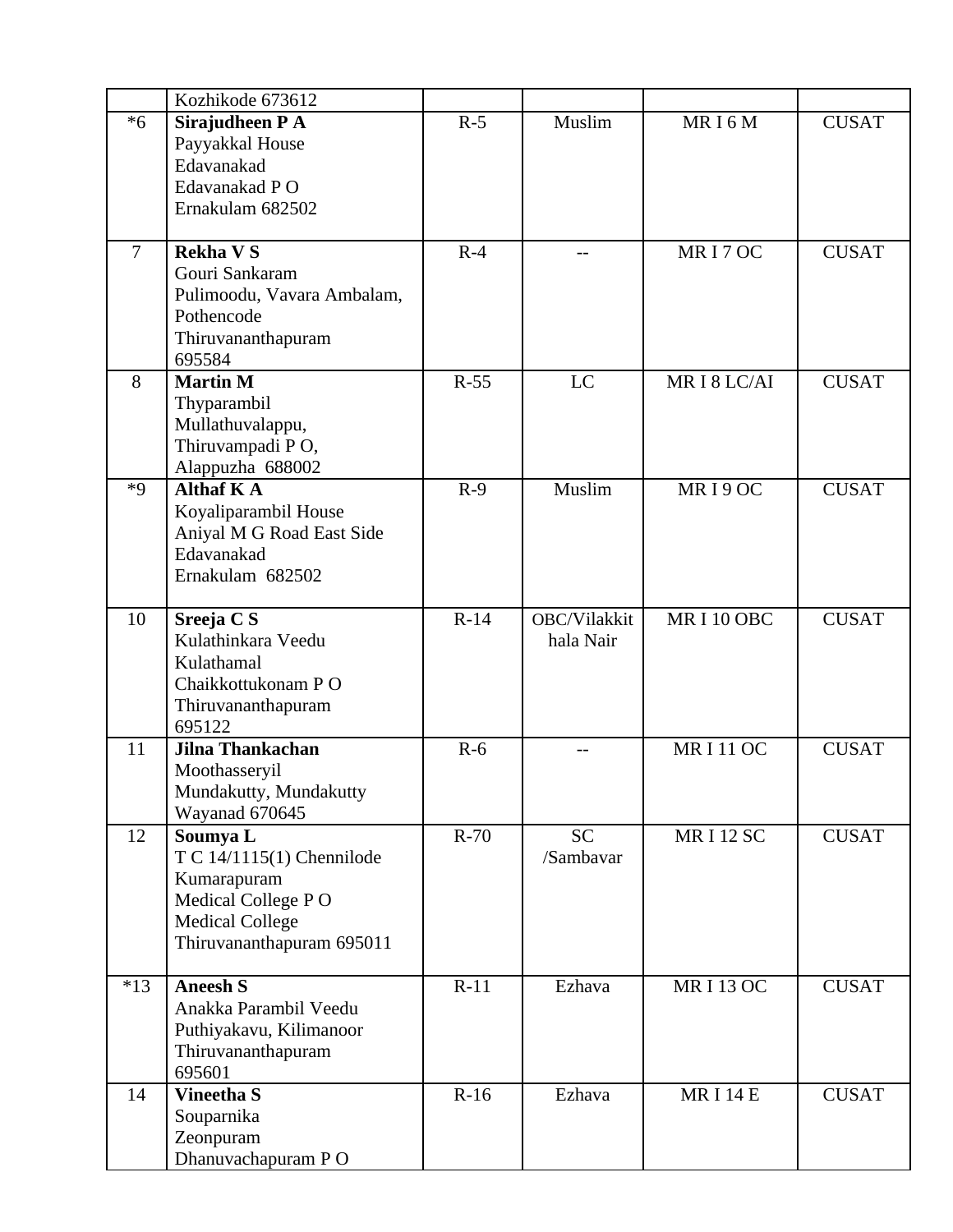|       | Thiruvananthapuram 695503              |        |                   |                  |                |
|-------|----------------------------------------|--------|-------------------|------------------|----------------|
| 15    | <b>Akhila R</b>                        | $R-8$  |                   | <b>MRI15 OC</b>  | <b>CUSAT</b>   |
|       | Plavila Veedu                          |        |                   |                  |                |
|       | Mullaramcode                           |        |                   |                  |                |
|       | Kallambalam PO                         |        |                   |                  |                |
|       | Thiruvananthapuram                     |        |                   |                  |                |
|       | 695605                                 |        |                   |                  |                |
| $*16$ | Rameesa V H                            | $R-25$ | Muslim            | <b>MRI16M</b>    | <b>CUSAT</b>   |
|       | Kasali Parambil                        |        |                   |                  |                |
|       | Kannikulangara                         |        |                   |                  |                |
|       | Thrissur 680682                        |        |                   |                  |                |
| $*17$ | Asna K N                               | $R-40$ | Muslim            | <b>MRI17OC</b>   | <b>CUSAT</b>   |
|       | Anas Manzil                            |        |                   |                  |                |
|       | Kalluvetty, Manjamala,                 |        |                   |                  |                |
|       | Thiruvananthapuram                     |        |                   |                  |                |
|       | 695313                                 |        |                   |                  |                |
| 18    | Jyotsna V R                            | $R-18$ | Ezhava            | <b>MRI18E</b>    | <b>CUSAT</b>   |
|       | Chaithrasree                           |        |                   |                  |                |
|       | Thazham South, Chathannoor             |        |                   |                  |                |
|       | Chathannoor                            |        |                   |                  |                |
|       | Kollam 691572                          |        |                   |                  |                |
| 19    | <b>Jyothy L</b>                        | $R-10$ | <b>SIUC Nadar</b> | <b>MRI 19 OC</b> | <b>CUSAT</b>   |
|       | Kanneruvila                            |        |                   |                  |                |
|       | Thumbottukonam                         |        |                   |                  |                |
|       | Ooruttumbalam PO                       |        |                   |                  |                |
|       | Thiruvananthapuram<br>Dhanalekshmi M R | R-84   | Viswakarma        | <b>MRI20V</b>    |                |
| 20    | Kunnil Veedu                           |        |                   |                  | <b>CUSAT</b>   |
|       | Monvila/Kulathoor/                     |        |                   |                  |                |
|       | Kulathoor P O                          |        |                   |                  |                |
|       | Thiruvananthapuram 695583              |        |                   |                  |                |
| 21    | Sankar S                               | $R-12$ | $-$               | <b>MRI21OC</b>   | <b>CUSAT</b>   |
|       | Lekshmi Nivas                          |        |                   |                  |                |
|       | Manjinadu                              |        |                   |                  |                |
|       | Puliyarakonam PO                       |        |                   |                  |                |
|       | Thiruvananthapuram                     |        |                   |                  |                |
| 22    | Jibi Vijayan                           | $R-83$ | LC                | MRI 22 LC/AI     | Kerala         |
|       | Pulari, Valiyavila,                    |        |                   |                  | University     |
|       | Vattavila PO                           |        |                   |                  | of Fisheries   |
|       | Thiruvananthapuram                     |        |                   |                  | and Ocean      |
|       | 695132                                 |        |                   |                  | <b>Studies</b> |
|       |                                        |        |                   |                  | (KUFOS)        |
| 23    | <b>Vishnu V S</b>                      | $R-13$ |                   | <b>MRI 23 OC</b> | <b>KUFOS</b>   |
|       | V S Vihar                              |        |                   |                  |                |
|       | Vallamcode, Kalliyoor                  |        |                   |                  |                |
|       | Thiruvananthapuram 695042              |        |                   |                  |                |
| 24    | <b>Revathy B Ramesh</b>                | R-99   | SC/               | <b>MRI 24 SC</b> | <b>KUFOS</b>   |
|       | Ammulekshmi                            |        | Mannan            |                  |                |
|       | Kudapapanakunnu                        |        |                   |                  |                |
|       | Thiruvananthapuram                     |        |                   |                  |                |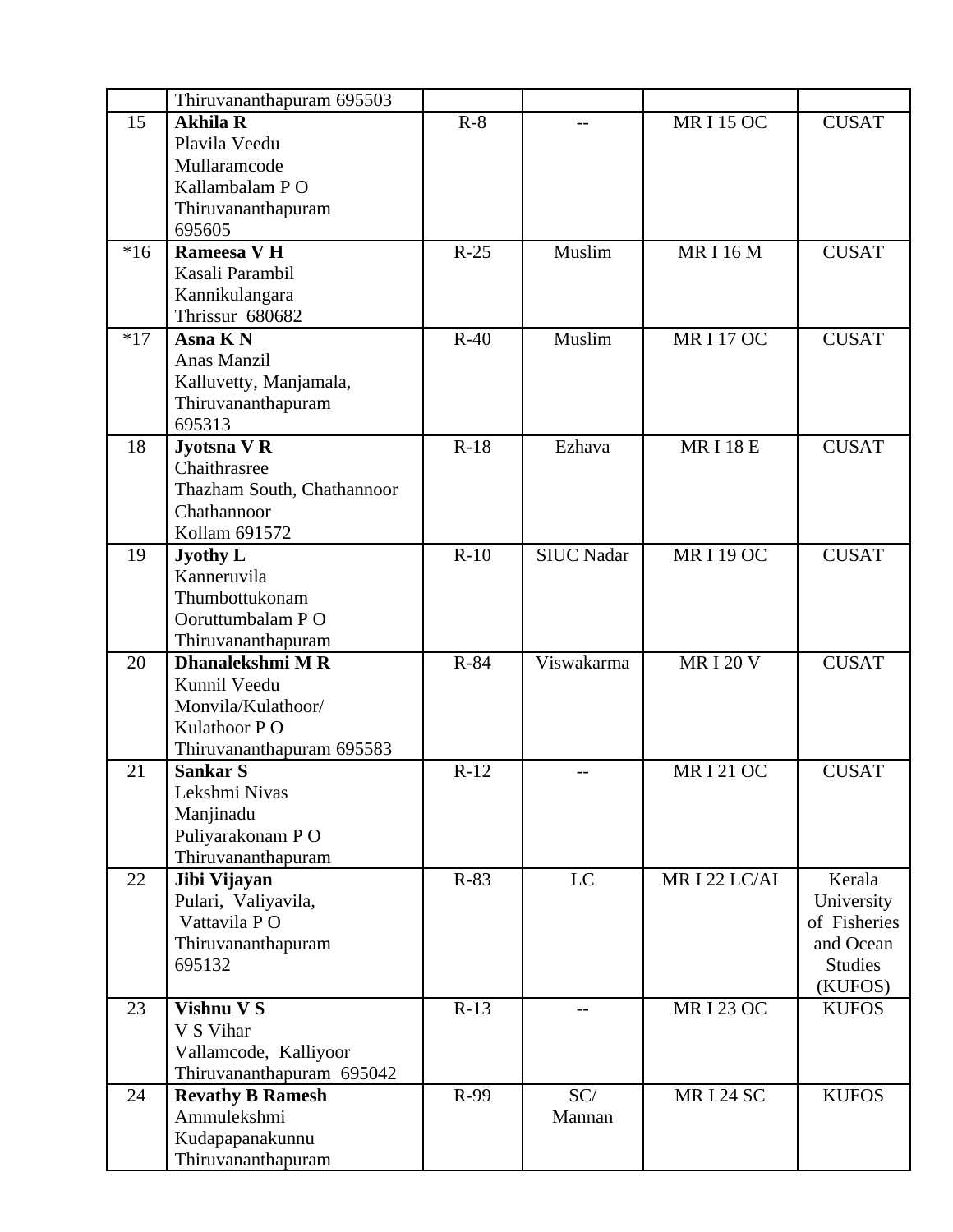|       | 695043                       |          |                   |                  |              |
|-------|------------------------------|----------|-------------------|------------------|--------------|
| 25    | <b>Beena</b> T               | $R-15$   | OBC/              | <b>MRI 25 OC</b> | <b>KUFOS</b> |
|       | Beena Bhavan, Nellidappara   |          | Vanika            |                  |              |
|       | Kattumpuram, Kallara         |          | Vaisya            |                  |              |
|       | Kattumpuram PO               |          |                   |                  |              |
|       | Thiruvananthapuram           |          |                   |                  |              |
|       | 695608                       |          |                   |                  |              |
| 26    | <b>Shahina B</b>             | R-58     | Muslim            | <b>MRI 26 M</b>  | <b>MG</b>    |
|       | Saleena Manzil               |          |                   |                  |              |
|       | Kallambalam                  |          |                   |                  |              |
|       | Puthusserimukku PO,          |          |                   |                  |              |
|       | Trivandrum 695605            |          |                   |                  |              |
| 27    | Shynu SL                     | $R-17$   | <b>SIUC Nadar</b> | <b>MRI 27 OC</b> | MG           |
|       | Thottathil Veedu             |          |                   |                  |              |
|       | Cheriyakonni, Cheriyakonni   |          |                   |                  |              |
|       | Thiruvananthapurm<br>695 013 |          |                   |                  |              |
| $*28$ | Ajaylal A J                  | $R-23$   | Ezhava            | <b>MRI 28 E</b>  | <b>MG</b>    |
|       | Ajanthanivas                 |          |                   |                  |              |
|       | Kammana, Kammana             |          |                   |                  |              |
|       | Wayanad                      |          |                   |                  |              |
| 29    | Saritha S                    | $R-19$   |                   | <b>MRI 29 OC</b> | <b>MG</b>    |
|       | Kochuveedu                   |          |                   |                  |              |
|       | Eramom, Vanchiyoor PO,       |          |                   |                  |              |
|       | Thiruvananthapuram           |          |                   |                  |              |
|       | 695102                       |          |                   |                  |              |
| 30    | <b>Sulfath K</b>             | $R-62$   | Muslim            | <b>MRI30M</b>    | <b>MG</b>    |
|       | Gazal Garden                 |          |                   |                  |              |
|       | Kannankodu                   |          |                   |                  |              |
|       | Venjaramoodu PO,             |          |                   |                  |              |
|       | Thiruvananthapuram<br>695607 |          |                   |                  |              |
| 31    | Rani S                       | $R-20$   | --                | <b>MRI31OC</b>   | MG           |
|       | Pankaja Viharam              |          |                   |                  |              |
|       | Thrikkannapuram,             |          |                   |                  |              |
|       | Kadakkal, Pulippara PO,      |          |                   |                  |              |
|       | Kollam 691536                |          |                   |                  |              |
| 32    | <b>Mulluprasad M R</b>       | R-155    | SC/               | <b>MRI32 SC</b>  | MG           |
|       | Moothedathu House            |          | Paravan           |                  |              |
|       | Edavetty<br>Idukki 685588    |          |                   |                  |              |
| 33    | <b>Indu Albert</b>           | $R-1$    | <b>SIUC Nadar</b> | Sl.No.33         | MG           |
|       | Vadakkinkara Veedu           | $(DA-D)$ |                   | reserved for     |              |
|       | Manivila                     |          |                   | DA Blind. Blind  |              |
|       | Dhanuvachapuram              |          |                   | not eligible,    |              |
|       | Thiruvananthapuram           |          |                   | vacancy given to |              |
|       | 695503                       |          |                   | Deaf (Circular   |              |
|       |                              |          |                   | 10/2009)         |              |
| 34    | Aswani A R                   | $R-21$   | OBC/              | <b>MRI33 OC</b>  | MG           |
|       | TC 52/1549, Nikunjam         |          | Velaans           |                  |              |
|       | Pamamcode, Ind Estate        |          |                   |                  |              |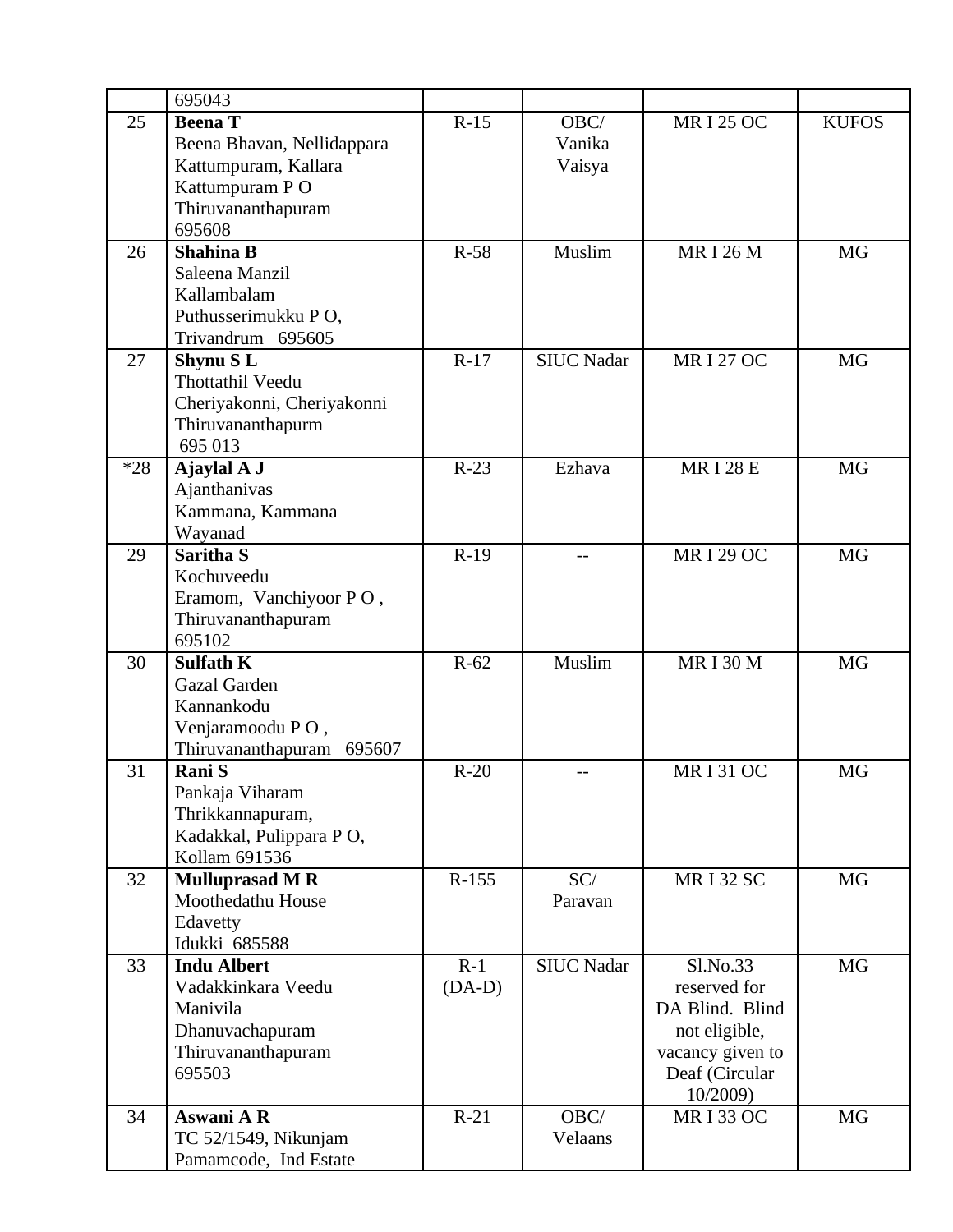|       | Thiruvananthapuram 695019                 |        |                   |                 |           |
|-------|-------------------------------------------|--------|-------------------|-----------------|-----------|
| $*35$ | Rakhi V S                                 | $R-31$ | Ezhava            | <b>MRI34E</b>   | <b>MG</b> |
|       | S R Bhavan                                |        |                   |                 |           |
|       | Vattakkarikkakam                          |        |                   |                 |           |
|       | Vattakkarikkakam                          |        |                   |                 |           |
|       | Trivandrum 695562                         |        |                   |                 |           |
| 36    | <b>Sreedevi R</b>                         | $R-22$ | Dheevara/         | <b>MRI35 OC</b> | MG        |
|       | Kadakappattil Kizhakkathil                |        | Arayan            |                 |           |
|       | Puthenthura                               |        |                   |                 |           |
|       | Puthenthura P O                           |        |                   |                 |           |
|       | Kollam 691588                             |        |                   |                 |           |
| 37    | Sameera P K                               | $R-64$ | Muslim            | <b>MRI36M</b>   | <b>MG</b> |
|       | Pulickanad                                |        |                   |                 |           |
|       | Kunnukara                                 |        |                   |                 |           |
|       | Ernakulam 683524                          |        |                   |                 |           |
| *38   | <b>Nisha US</b>                           | $R-32$ | Ezhava            | <b>MRI37 OC</b> | <b>MG</b> |
|       | Nisha Bhavan                              |        |                   |                 |           |
|       | Velikottukonam                            |        |                   |                 |           |
|       | Thalayal Balaramapuram PO                 |        |                   |                 |           |
|       | Trivandrum 695501                         |        |                   |                 |           |
| 39    | Daya P S                                  | $R-29$ | <b>SIUC Nadar</b> | MRI38 SIUC.N    | <b>MG</b> |
|       | Jess Bhavan                               |        |                   |                 |           |
|       | Pullannimukku                             |        |                   |                 |           |
|       | Nellivila                                 |        |                   |                 |           |
|       | Trivandrum 695523                         |        |                   |                 |           |
| 40    | Sreeshilpa A S                            | $R-24$ |                   | <b>MRI39 OC</b> | <b>MG</b> |
|       | Sreemangalam, TVRA-29,                    |        |                   |                 |           |
|       | K P 5/232-A                               |        |                   |                 |           |
|       | V P Thampy Road,                          |        |                   |                 |           |
|       | Kudappanakunnu                            |        |                   |                 |           |
|       | Thiruvananthapuram 695043                 |        |                   |                 |           |
| 41    | Mini AK                                   | $R-35$ | OBC/              | MRI40 OBC       | <b>MG</b> |
|       | Sreeja, VRA 26                            |        | Chetties          |                 |           |
|       | Near G H S S, Attingal                    |        |                   |                 |           |
|       | Thiruvananthapuram                        |        |                   |                 |           |
|       | 695101                                    |        |                   |                 |           |
| 42    | <b>Sreeja Chandran P</b>                  | $R-26$ |                   | <b>MRI41OC</b>  | MG        |
|       | <b>Sree Bhavan</b>                        |        |                   |                 |           |
|       | Mangalakkal                               |        |                   |                 |           |
|       | Ambalathinkala PO,                        |        |                   |                 |           |
|       | Trivandrum 695572                         |        |                   |                 |           |
| $*43$ | <b>Sreejith C</b>                         | $R-33$ | Ezhava            | <b>MRI42E</b>   | MG        |
|       | Sreethu Bhavan                            |        |                   |                 |           |
|       | Vallimangalam                             |        |                   |                 |           |
|       | Kuttichal PO                              |        |                   |                 |           |
| 44    | Thiruvananthapuram 695574                 | $R-27$ |                   | <b>MRI43 OC</b> | MG        |
|       | Sajitha Kumari O<br>Devi Kripa, Vp-4/1278 |        |                   |                 |           |
|       | Near St Mary's School,                    |        |                   |                 |           |
|       | Puliyarakonam PO,                         |        |                   |                 |           |
|       |                                           |        |                   |                 |           |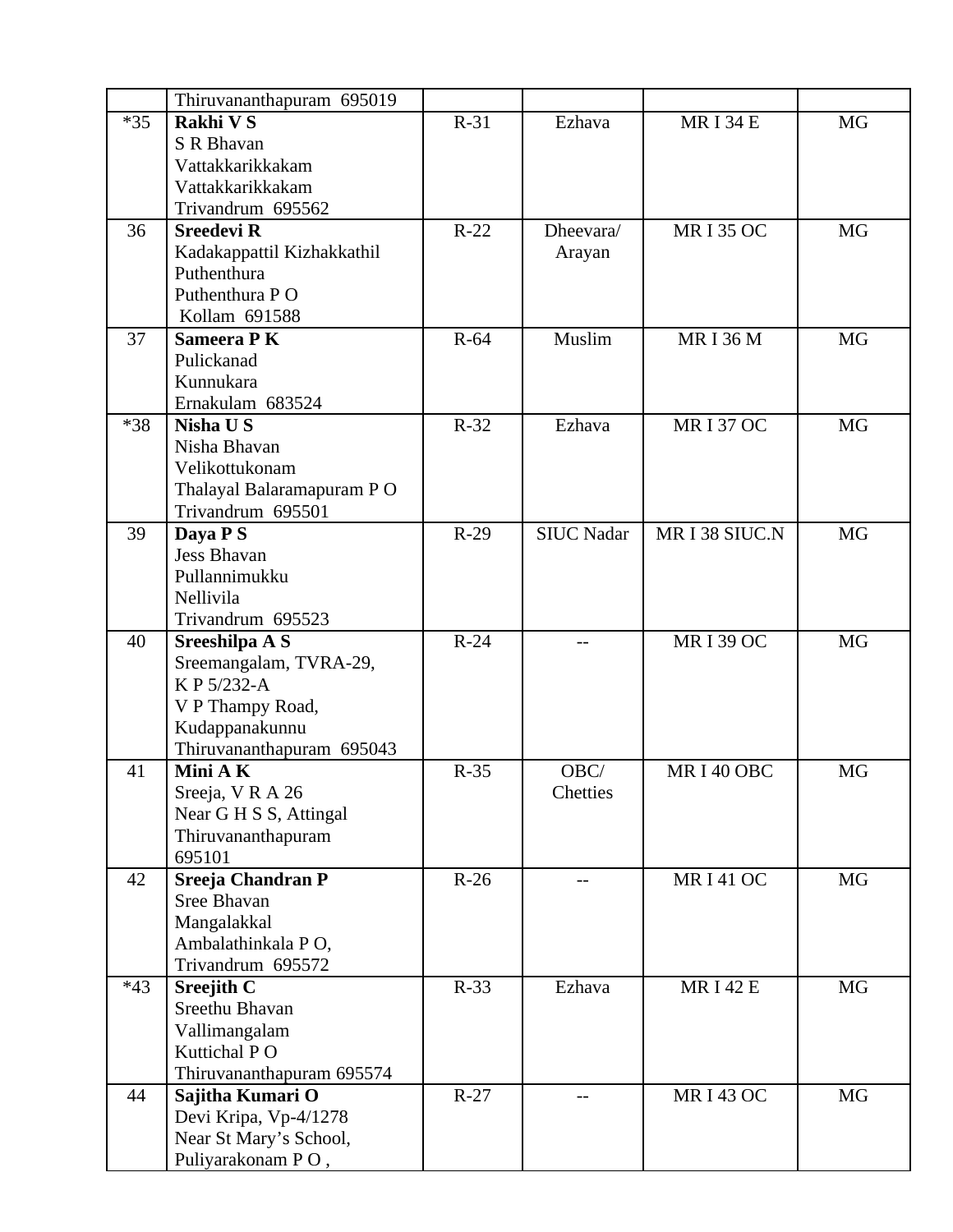|       | Thiruvananthapuram 695573       |            |                 |                 |                 |
|-------|---------------------------------|------------|-----------------|-----------------|-----------------|
| 45    | Dhanya P V                      | $R-1$      | ST/             | <b>MRI44 ST</b> | <b>MG</b>       |
|       | Vengakolly House                | $(S/L-ST)$ | Kadar           |                 |                 |
|       | Mananthavady                    |            |                 |                 |                 |
|       | Nallurnad, Wayanad              |            |                 |                 |                 |
| 46    | Sajitha S                       | $R-28$     | Hindu Nadar     | <b>MRI45 OC</b> | <b>MG</b>       |
|       | Saritha Bhavan                  |            |                 |                 |                 |
|       | Ponguvila Puthenveedu           |            |                 |                 |                 |
|       | Perukavu PO                     |            |                 |                 |                 |
|       | Thiruvananthapuram              |            |                 |                 |                 |
|       | 695573                          |            |                 |                 |                 |
| 47    | Anuja T R                       | $R-67$     | Muslim          | <b>MRI 46 M</b> | <b>MG</b>       |
|       | T C 35/929(1)                   |            |                 |                 |                 |
|       | Puthen Road Jn                  |            |                 |                 |                 |
|       | Vallakkadavu PO                 |            |                 |                 |                 |
|       | Thiruvananthapuram              |            |                 |                 |                 |
| 48    | <b>Preetha R</b>                | $R-30$     | --              | <b>MRI47 OC</b> | Kerala          |
|       | Radhalayam                      |            |                 |                 | Veterinary      |
|       | Thachottukavu                   |            |                 |                 | and Animal      |
|       | Malayinkeezh PO,                |            |                 |                 | <b>Sciences</b> |
|       | Thiruvananthapuram 695571       |            |                 |                 | University      |
|       |                                 |            |                 |                 | (KVASU)         |
| 49    | <b>Aruna CS</b>                 | R-282      | OX/             | MR I 48 O.X.    | <b>KVASU</b>    |
|       | <b>Arun Nivas</b>               |            | Cheramar        |                 |                 |
|       | Anappadu, Koovalassery,         |            |                 |                 |                 |
|       | Thiruvananthapuram              |            |                 |                 |                 |
|       | 695512                          |            |                 |                 |                 |
| $*50$ | Praveena T P                    | $R-37$     | Ezhava          | <b>MRI49 OC</b> | <b>KVASU</b>    |
|       | Thaiparambathu                  |            |                 |                 |                 |
|       | Kodungallur                     |            |                 |                 |                 |
|       | Kodungallur<br>Thrissur 680 664 |            |                 |                 |                 |
|       |                                 |            |                 |                 |                 |
| 51    | Silju C<br>Kunnel Parambil      | R-148      | <b>Dheevara</b> | <b>MRI50D</b>   | <b>KVASU</b>    |
|       | Pallippuram P O, Cherthala      |            |                 |                 |                 |
|       | Alappuzha 688541                |            |                 |                 |                 |
| 52    | Anooj P G                       | $R-36$     |                 | <b>MRI51OC</b>  | <b>KVASU</b>    |
|       | Vaishnavam                      |            |                 |                 |                 |
|       | KP/13/253                       |            |                 |                 |                 |
|       | Mythri Residents (MRA-10)       |            |                 |                 |                 |
|       | Mottummoola Sixthstone          |            |                 |                 |                 |
|       | Karakulam P O                   |            |                 |                 |                 |
|       | Trivandrum 695564               |            |                 |                 |                 |
| 53    | Vidya V                         | R-169      | SC/Kurava       | <b>MRI52 SC</b> | <b>KVASU</b>    |
|       | Lekshmivilakam Veedu            |            |                 |                 |                 |
|       | Pulluthottam, Alamcode          |            |                 |                 |                 |
|       | Vanchiyoor PO                   |            |                 |                 |                 |
|       |                                 |            |                 |                 |                 |
|       | Trivandrum 695102               |            |                 |                 |                 |
| $*54$ | Salini S                        | $R-38$     | Ezhava          | <b>MRI53 OC</b> | <b>KVASU</b>    |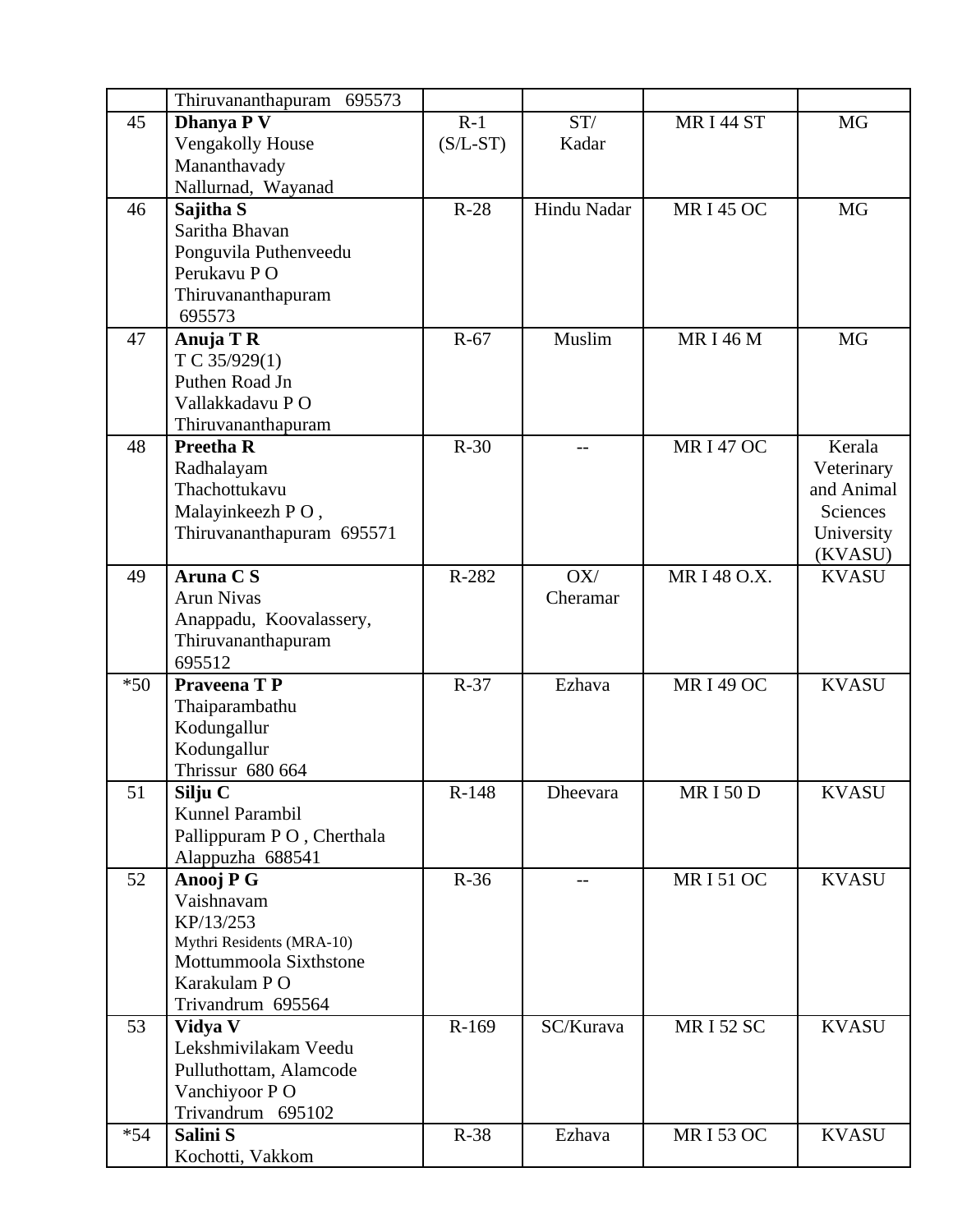|       | Trivandrum 695308                               |        |                   |                 |              |
|-------|-------------------------------------------------|--------|-------------------|-----------------|--------------|
| $*55$ | Vinodini NA                                     | $R-39$ | Ezhava            | <b>MRI54E</b>   | <b>KVASU</b> |
|       | Nurayad                                         |        |                   |                 |              |
|       | Kottayi, Varode                                 |        |                   |                 |              |
|       | Palakkad 678572                                 |        |                   |                 |              |
| $*56$ | Panchami V S                                    | $R-42$ | Ezhava            | <b>MRI55 OC</b> | <b>KVASU</b> |
|       | Panchami                                        |        |                   |                 |              |
|       | Cherumangadu                                    |        |                   |                 |              |
|       | Puthoor PO                                      |        |                   |                 |              |
|       | Kollam 691507                                   |        |                   |                 |              |
| 57    | <b>Shabna MS</b>                                | $R-73$ | Muslim            | <b>MRI56M</b>   | <b>KVASU</b> |
|       | <b>Malayilan House</b>                          |        |                   |                 |              |
|       | Kodikuthumala                                   |        |                   |                 |              |
|       | Ernakulam 683101                                |        |                   |                 |              |
| $*58$ | <b>Bindu S</b>                                  | $R-43$ | Ezhava            | <b>MRI57OC</b>  | <b>KVASU</b> |
|       | Sopanam, Kera-A-61/1                            |        |                   |                 |              |
|       | Thirunelliyoor Lane,                            |        |                   |                 |              |
|       | Kundamonbhagam,                                 |        |                   |                 |              |
|       | Peyad P O, Peyad                                |        |                   |                 |              |
|       | Thiruvananthapuram                              |        |                   |                 |              |
|       | 695573                                          |        |                   |                 |              |
| 59    | Dhanya K R                                      | $R-44$ | Ezhava            | <b>MRI58E</b>   | <b>KVASU</b> |
|       | Nellivila Veedu                                 |        |                   |                 |              |
|       | Darsan Lane                                     |        |                   |                 |              |
|       | Karakulam                                       |        |                   |                 |              |
|       | Thiruvananthapuram                              |        |                   |                 |              |
|       | 695564                                          |        |                   |                 |              |
| 60    | Neethusha U<br>Manalivila Kizhakkarikathu Veedu | $R-41$ | <b>SIUC Nadar</b> | <b>MRI59 OC</b> | <b>KVASU</b> |
|       | Kidarakuzhi Santhipuram                         |        |                   |                 |              |
|       | Mulloor PO                                      |        |                   |                 |              |
|       | Thiruvananthapuram 695521                       |        |                   |                 |              |
| 61    | Sheeba L S                                      | $R-56$ | Hindu Nadar       | <b>MRI60N</b>   | <b>KVASU</b> |
|       | Thaikuttathu Veedu                              |        |                   |                 |              |
|       | Vadkkevila                                      |        |                   |                 |              |
|       | Balaramapuram PO                                |        |                   |                 |              |
|       | Thiruvananthapuram                              |        |                   |                 |              |
| 62    | Unni Krishnan Potti M                           | $R-45$ |                   | <b>MRI61OC</b>  | <b>KVASU</b> |
|       | Ganga Sangamam                                  |        |                   |                 |              |
|       | Deveswaram                                      |        |                   |                 |              |
|       | Kilimanoor                                      |        |                   |                 |              |
|       | Thiruvananthapuram                              |        |                   |                 |              |
|       | 695601                                          |        |                   |                 |              |
| $*63$ | Thara N R                                       | $R-46$ | Ezhava            | <b>MRI62E</b>   | <b>KVASU</b> |
|       | Thara Bhavan                                    |        |                   |                 |              |
|       | Eyyacodu, Pullupana PO                          |        |                   |                 |              |
|       | Kollam 691536                                   |        |                   |                 |              |
| $*64$ | Radhika O T                                     | $R-50$ | Thiyya            | <b>MRI63 OC</b> | <b>KVASU</b> |
|       | Vrindavan                                       |        |                   |                 |              |
|       | <b>Bakkalam</b>                                 |        |                   |                 |              |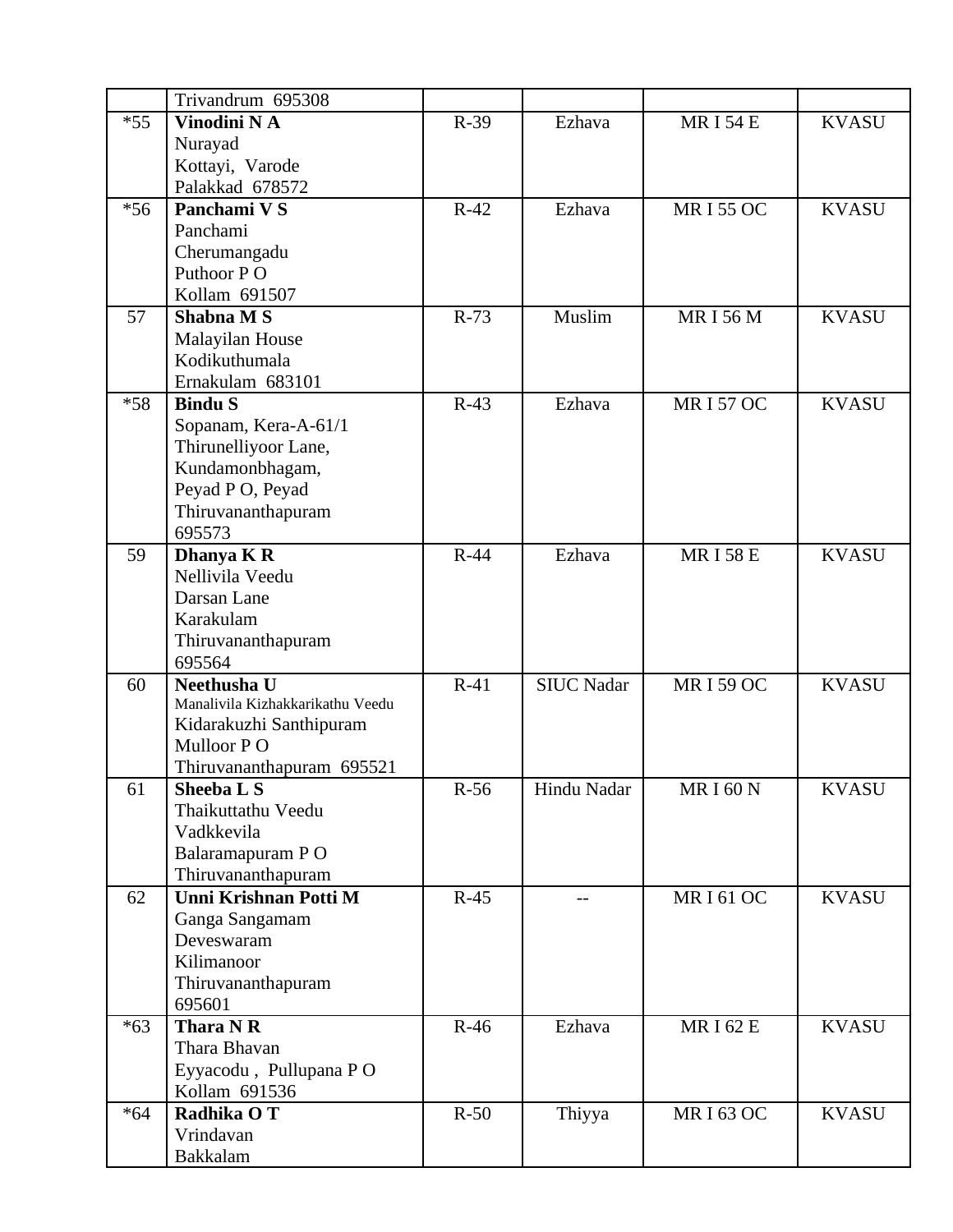|       | Kanul, Kannur                 |             |             |                   |              |
|-------|-------------------------------|-------------|-------------|-------------------|--------------|
| 65    | <b>Preethi R Mohan</b>        | $R-251$     | SC/         | MRI64 SC          | <b>KVASU</b> |
|       | Puthuval Vila Puthen Veedu    |             | Thandan     |                   |              |
|       | Valiyakunnu                   |             |             |                   |              |
|       | Kizhuvilam PO,                |             |             |                   |              |
|       | Trivandrum 695104             |             |             |                   |              |
| 66    | <b>Lekshminath N M</b>        | $R-2$       |             | Sl.No.66          | <b>KVASU</b> |
|       | TC 20/517                     | $(S/L -$    |             | reserved for DA   |              |
|       | <b>QRTS No 9/105</b>          | Hearing     |             | Deaf              |              |
|       | Karamana                      | Impairment) |             |                   |              |
|       | Karamana PO                   |             |             |                   |              |
|       | Thiruvananthapuram            |             |             |                   |              |
|       | 695002                        |             |             |                   |              |
| 67    | <b>Ananth S</b>               | $R-47$      |             | <b>MRI65 OC</b>   | <b>KVASU</b> |
|       | Madathil Veedu                |             |             |                   |              |
|       | Maruthathoor                  |             |             |                   |              |
|       | Chaikottukonam PO,            |             |             |                   |              |
|       | Thiruvananthapuram            |             |             |                   |              |
|       | 695122                        |             |             |                   |              |
|       |                               |             |             |                   |              |
| 68    | <b>Ajmal TK Thachar Kandi</b> | $R-78$      | Mappila     | <b>MRI66M</b>     | <b>KUFOS</b> |
|       | Arafa Cottage                 |             |             |                   |              |
|       | Poonath                       |             |             |                   |              |
|       | Poonath                       |             |             |                   |              |
|       | Kozhikode                     |             |             |                   |              |
| 69    | <b>Dhanya R Nair</b>          | $R-48$      |             | <b>MRI67OC</b>    | Calicut      |
|       | Dhanya Bhavan                 |             |             |                   |              |
|       | Puthiyakavu                   |             |             |                   |              |
|       | Thiruvananthapuram            |             |             |                   |              |
|       | Kilimanoor P O, 695601        |             |             |                   |              |
|       |                               |             |             |                   |              |
| 70    | <b>Meljo Joseph M</b>         | $R-102$     | Latin       | MRI68LC/AI        | Calicut      |
|       | Manaparambil House            |             | Catholic    |                   |              |
|       | Macham Thuruthu               |             |             |                   |              |
|       | Ernakulam                     |             |             |                   |              |
|       | Vadakkekara P O 683522        |             |             |                   |              |
| 71    | Sreeja Mol V                  | $R-49$      |             | <b>MR I 69 OC</b> | Calicut      |
|       | Radha Bhavan                  |             |             |                   |              |
|       | Vembannoor                    |             |             |                   |              |
|       | Thiruvananthapuram            |             |             |                   |              |
|       | Aruvikkara, 695564            |             |             |                   |              |
| 72    | <b>Sarathlal V P</b>          | $R-126$     | Viswakarma/ | <b>MRI 70 V</b>   | Calicut      |
|       | Nellippameethal<br>Kovoor     |             | Asari       |                   |              |
|       | Kozhikode 673017              |             |             |                   |              |
| $*73$ | Jijo Mohan M                  | $R-51$      | Ezhava      | <b>MRI 71 OC</b>  | Calicut      |
|       | Kizhakkathilveedu             |             |             |                   |              |
|       | Maruthummodu                  |             |             |                   |              |
|       | Thiruvananthapuram            |             |             |                   |              |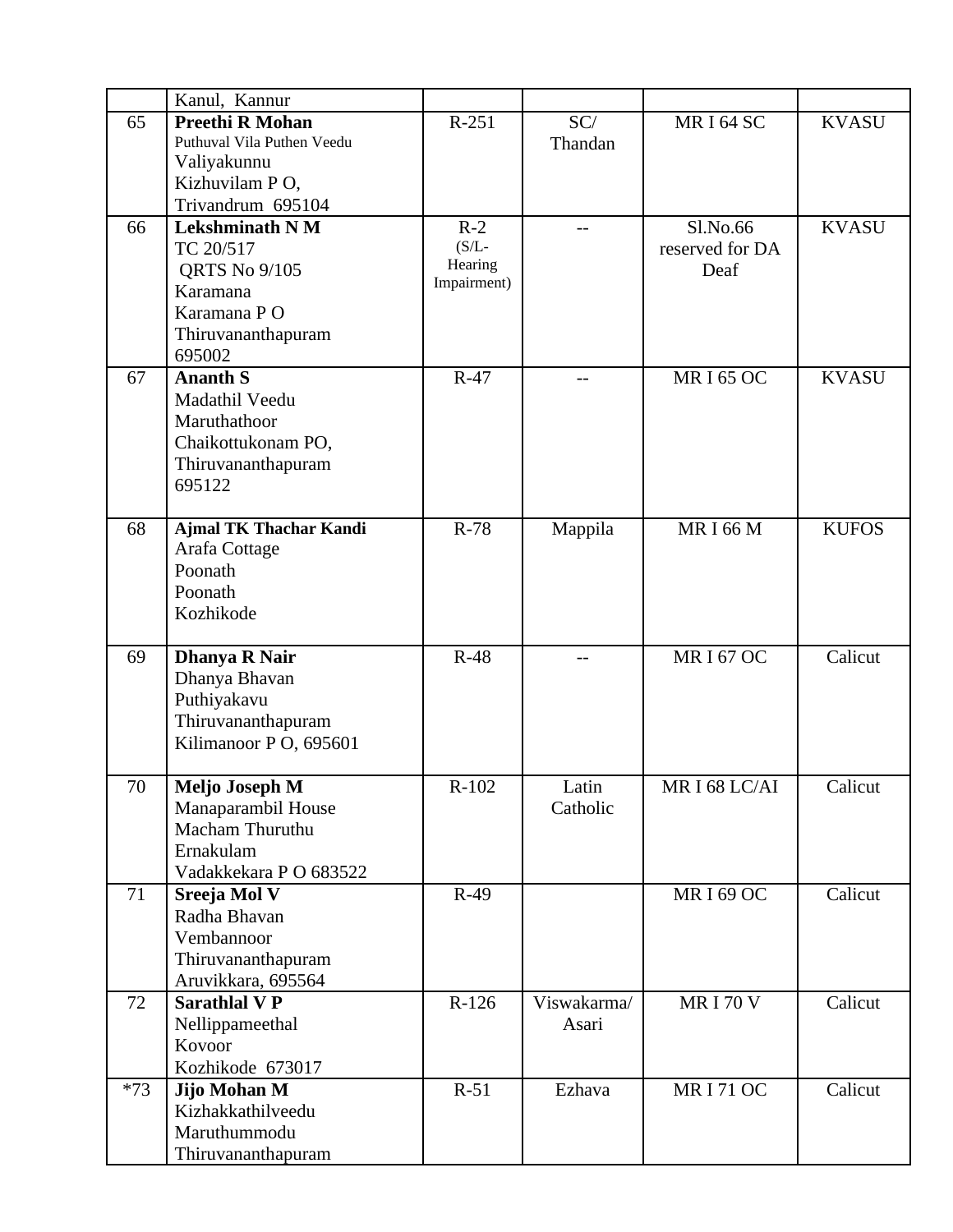|       | Pothencode Po 695584         |         |         |                  |           |
|-------|------------------------------|---------|---------|------------------|-----------|
| 74    | Lali B S                     | $R-255$ | SC/     | <b>MRI72 SC</b>  | Calicut   |
|       | TC 27/1766-1,                |         | Thandan |                  |           |
|       | <b>Mudumble House</b>        |         |         |                  |           |
|       | Vanchiyoor,                  |         |         |                  |           |
|       | Vanchiyoor                   |         |         |                  |           |
|       | Trivandrum -695035           |         |         |                  |           |
| $*75$ | <b>Anish S S</b>             | $R-53$  | Ezhava  | <b>MRI 73 OC</b> | Calicut   |
|       | Anisha, Pyari Nagar          |         |         |                  |           |
|       | Pallinada,                   |         |         |                  |           |
|       | Kazhakuttom PO               |         |         |                  |           |
|       | Trivandrum 695582            |         |         |                  |           |
| $*76$ | <b>Nisha P</b>               | $R-54$  |         | <b>MRI 74 E</b>  | Calicut   |
|       | Madattukizhake Paramba House |         | Thiyya  |                  |           |
|       |                              |         |         |                  |           |
|       | Kottooli<br>Kozhikode        |         |         |                  |           |
|       |                              |         |         |                  |           |
|       | Kottooli 673016              |         |         |                  |           |
| 77    | <b>Sarath S</b>              | $R-52$  | --      | <b>MRI 75 OC</b> | Calicut   |
|       | Viswa Sudha, Kalakkodu       |         |         |                  |           |
|       | Kollam 691302                |         |         |                  |           |
| 78    | Saleena Beevi A              | $R-80$  | Muslim  | <b>MRI76M</b>    | Calicut   |
|       | Sulai Manzil                 |         |         |                  |           |
|       | Vanchiyoor, Alamcode         |         |         |                  |           |
|       | Vanchiyoor,                  |         |         |                  |           |
|       | Trivandrum 695102            |         |         |                  |           |
| $*79$ | Sujisha U S                  | $R-59$  | Ezhava  | <b>MRI 77 OC</b> | Calicut   |
|       | Ambalathin Vila Veedu        |         |         |                  |           |
|       | Vandannoor                   |         |         |                  |           |
|       | Perumpazhuthoor PO           |         |         |                  |           |
|       | Trivandrum 695126            |         |         |                  |           |
| $*80$ | <b>Arjun S Das</b>           | $R-61$  | Ezhava  | <b>MRI78E</b>    | Calicut   |
|       | Arjun Nivas / KP/XI/458      |         |         |                  |           |
|       | Thuravoor                    |         |         |                  |           |
|       | Thuravoor                    |         |         |                  |           |
|       | Alappuzha - 688 532          |         |         |                  |           |
| $*81$ | <b>Lethika M R</b>           | $R-74$  | Ezhava  | <b>MRI 79 OC</b> | Calicut   |
|       | Mechirappattu House          |         |         |                  |           |
|       | Thuruthikkara                |         |         |                  |           |
|       | Paingarappilly PO            |         |         |                  |           |
|       | Ernakulam                    |         |         |                  |           |
| 82    | Sajeena Beevi K              | $R-91$  | Muslim  | <b>MRI 80 M</b>  | Calicut   |
|       | Pallivilakathu Veedu         |         |         |                  |           |
|       | Sreekaryam                   |         |         |                  |           |
|       | Sreekaryam PO                |         |         |                  |           |
|       | Thiruvananthapuram           |         |         |                  |           |
|       | 695017                       |         |         |                  |           |
| 83    | Surya K                      | $R-57$  |         | <b>MRI81OC</b>   | <b>MG</b> |
|       | Karumali, Nandipulam         |         |         |                  |           |
|       | Nandipulam PO,               |         |         |                  |           |
|       | Thrissur 680312              |         |         |                  |           |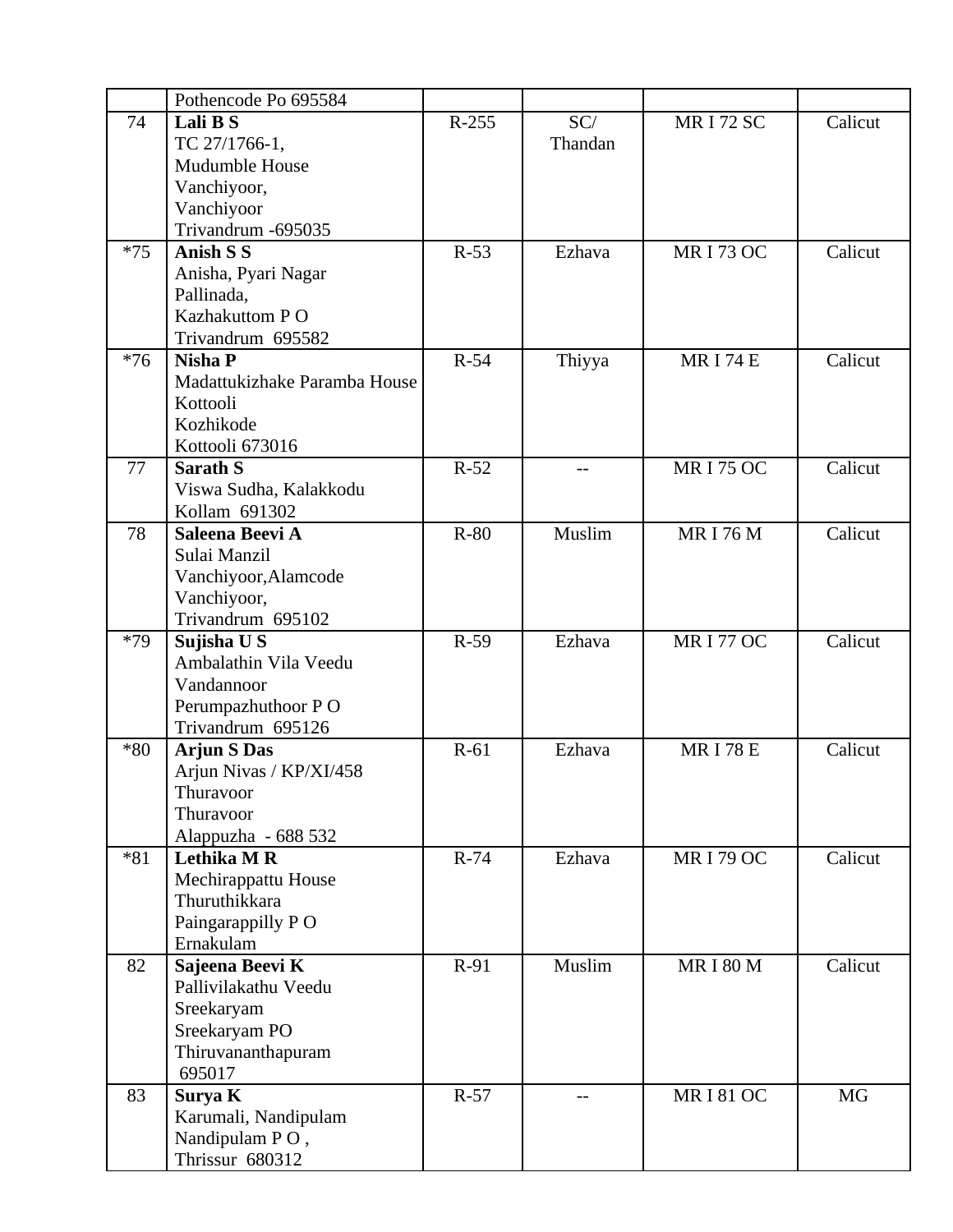| 84 | Deepa Mol K                                   | $R-76$ | Ezhava        | <b>MRI 82 E</b>  | <b>MG</b> |
|----|-----------------------------------------------|--------|---------------|------------------|-----------|
|    | Thaiparambu                                   |        |               |                  |           |
|    | Lajanathu Ward                                |        |               |                  |           |
|    | Alappuzha 688001                              |        |               |                  |           |
| 85 | Salini S                                      | $R-60$ |               | <b>MRI 83 OC</b> | <b>MG</b> |
|    | Vadakkevila Veedu                             |        |               |                  |           |
|    | Uliyanadu, Karamcode                          |        |               |                  |           |
|    | Karamcode PO,                                 |        |               |                  |           |
|    | Kollam 691579                                 |        |               |                  |           |
| 86 | Sinirekha K                                   | R-447  | SC/           | <b>MRI 84 SC</b> | <b>MG</b> |
|    | Kacherichalil House                           |        | Paraya        |                  |           |
|    | A KG Colony, Rec PO                           |        |               |                  |           |
|    | Kozhikode 673601                              |        |               |                  |           |
| 87 | <b>Rajanimol R</b>                            | $R-63$ | <b>SIUC N</b> | <b>MRI 85 OC</b> | <b>MG</b> |
|    | Suresh Sadnam,                                |        |               |                  |           |
|    |                                               |        |               |                  |           |
|    | TC 6/1176, Kanjirampara                       |        |               |                  |           |
| 88 | Trivandrum 695030                             | R-109  | Muslim        | <b>MRI 86 M</b>  | <b>MG</b> |
|    | Raseena Beegom M<br>Zam Zam, Velloorkonam     |        |               |                  |           |
|    | Maruthikkunnu                                 |        |               |                  |           |
|    |                                               |        |               |                  |           |
|    | Thiruvananthapuram<br>695603                  |        |               |                  |           |
|    |                                               | $R-65$ |               |                  |           |
| 89 | Rajitha Kumari SL                             |        |               | <b>MRI 87 OC</b> | <b>MG</b> |
|    | Chandrodayam                                  |        |               |                  |           |
|    | Vandiyottukonam                               |        |               |                  |           |
|    | Kunnathukal PO                                |        |               |                  |           |
|    | Thiruvananthapuram                            |        |               |                  |           |
| 90 | Saju S<br>Devi Bhavan                         | R-79   | Ezhava        | <b>MRI88E</b>    | <b>MG</b> |
|    |                                               |        |               |                  |           |
|    | Paruthippally,                                |        |               |                  |           |
|    | Paruthippally PO                              |        |               |                  |           |
|    | Thiruvananthapuram 695574                     |        |               |                  |           |
|    |                                               |        |               |                  |           |
| 91 | Divya G Nair                                  | R-66   |               | <b>MRI 89 OC</b> | MG        |
|    | ANRA 98, Kailasam,                            |        |               |                  |           |
|    | C/O Sarala Bhavan                             |        |               |                  |           |
|    | Mavarthalakonam,                              |        |               |                  |           |
|    | Sreekariyam PO                                |        |               |                  |           |
|    | Sreekariyam                                   |        |               |                  |           |
|    | Thiruvananthapuram 695017                     |        |               |                  |           |
| 92 |                                               | $R-77$ | OBC/          | MRI90 OBC        | <b>MG</b> |
|    | Sreeja K<br>Pandaravila Veedu                 |        | VanikaVaisya  |                  |           |
|    |                                               |        |               |                  |           |
|    | Azhoor Chirayinkeezhu                         |        |               |                  |           |
|    | Thiruvananthapuram                            |        |               |                  |           |
|    | 695305                                        |        |               |                  |           |
| 93 | Vidya Lekshmi S<br>TC 52/1332, Karthika Nivas | R-68   |               | <b>MRI91OC</b>   | MG        |
|    |                                               |        |               |                  |           |
|    | Poozhikunnu, Estate PO                        |        |               |                  |           |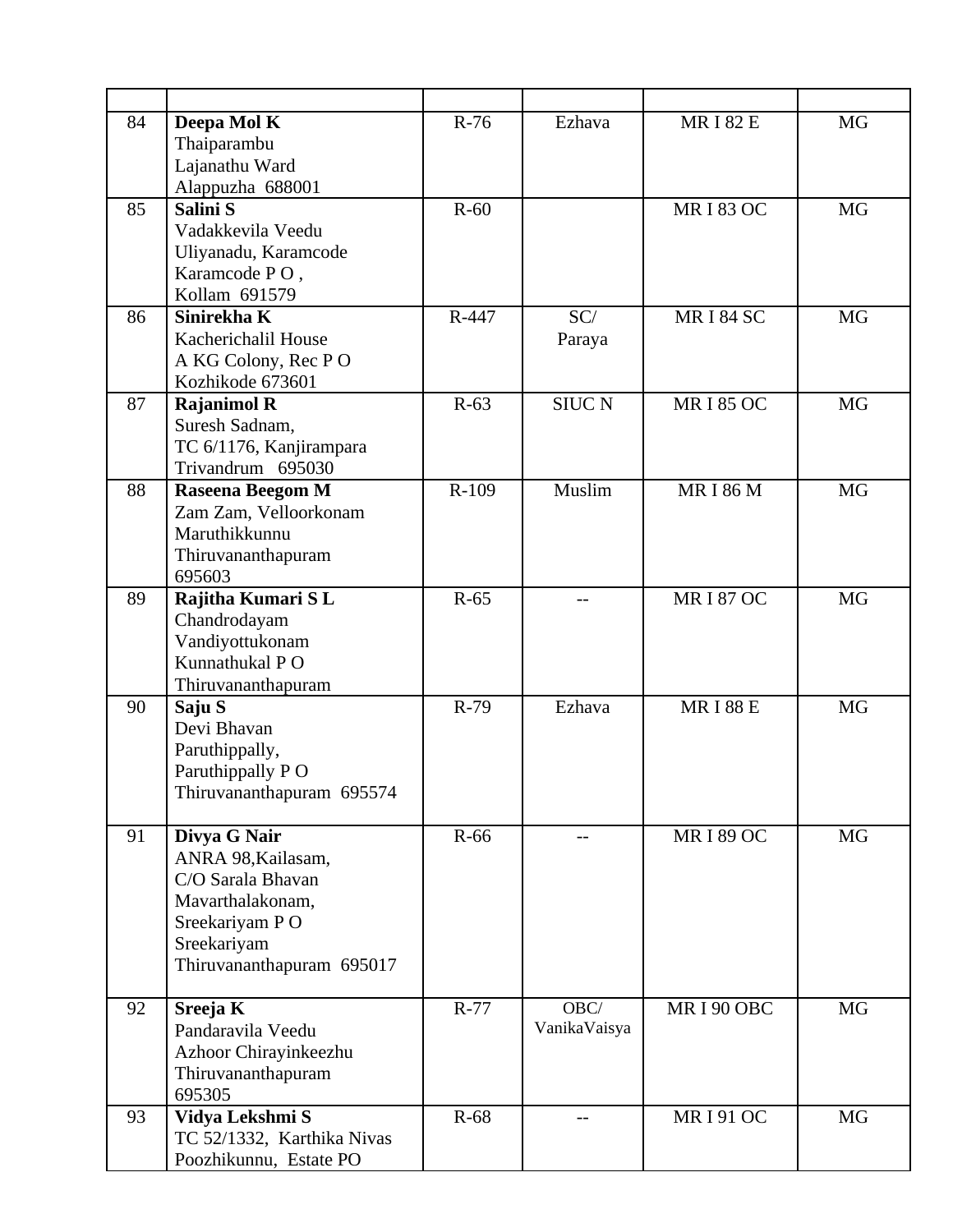|     | Thiruvananthapuram 695019             |              |               |                  |           |
|-----|---------------------------------------|--------------|---------------|------------------|-----------|
| 94  | <b>Renuka P V</b>                     | $R-2$        | ST/           | <b>MRI 92 ST</b> | <b>MG</b> |
|     | Puthen Veedu                          | $(S/L-ST)$   | Ulladan       |                  |           |
|     | Kodamthuruthu                         |              |               |                  |           |
|     | Kuthiathode P O                       |              |               |                  |           |
|     | Alappuzha 688533                      |              |               |                  |           |
| 95  | <b>Rejitha R</b>                      | $R-69$       |               | <b>MRI 93 OC</b> | <b>MG</b> |
|     | Renjith, T C 6/1975                   |              |               |                  |           |
|     | Near Elipode,                         |              |               |                  |           |
|     | Vattiyoorkavu PO                      |              |               |                  |           |
|     | Thiruvananthapuram                    |              |               |                  |           |
| 96  | Reshma A O                            | R-133        | Latin         | MRI94 LC/AI      | <b>MG</b> |
|     | <b>Areseril House</b>                 |              | Catholic      |                  |           |
|     | Mangalam Ward                         |              |               |                  |           |
|     | Alappuzha 688007                      |              |               |                  |           |
| 97  | Anjali V G                            | R-71         | <b>SIUC N</b> | <b>MRI 95 OC</b> | <b>MG</b> |
|     | Reji Sadanam                          |              |               |                  |           |
|     | Mukkampalamoodu                       |              |               |                  |           |
|     | Naruvamoodu PO,                       |              |               |                  |           |
|     | Thiruvananthapuram 695020             |              |               |                  |           |
| 98  | <b>Shamna R</b>                       | R-143        | Muslim        | <b>MRI 96 M</b>  | <b>MG</b> |
|     | <b>Shameer Manzil</b>                 |              |               |                  |           |
|     | Edavanakonam, Vellalloor              |              |               |                  |           |
|     | Thiruvananthapuram                    |              |               |                  |           |
|     | 695601                                |              |               |                  |           |
| 99  | <b>Shanson KA</b>                     | $R-1$        | Latin         | Sl.No.99         | <b>MG</b> |
|     | Kaliyath House                        | $(S/L-DA-O)$ | Catholic      | reserved for     |           |
|     | Near K S E B Substation               |              |               | DA Ortho         |           |
|     | Mulavukkad PO                         |              |               |                  |           |
|     | Ernakulam 682504                      |              |               |                  |           |
| 100 | <b>Santhosh D J</b>                   | $R-72$       | $-$           | <b>MRI 97 OC</b> | MG        |
|     | TC 40/878,                            |              |               |                  |           |
|     | Alamelu Compound                      |              |               |                  |           |
|     | East Nada, Sreevaraham                |              |               |                  |           |
|     |                                       |              |               |                  |           |
|     |                                       |              |               |                  |           |
|     | Thiruvananthapuram<br>695009          |              |               |                  |           |
| 101 | <b>Nirmal PK</b>                      | $R-82$       |               | <b>MRI98E</b>    | <b>MG</b> |
|     | Puliyulla Kandiyil                    |              | Thiyya        |                  |           |
|     | Puthuppanam                           |              |               |                  |           |
|     | Kozhikode 673105                      |              |               |                  |           |
| 102 | <b>Maya Easwaran</b>                  | $R-75$       |               | <b>MRI 99 OC</b> | MG        |
|     | Corattikkara Mana                     |              |               |                  |           |
|     | Panjal PO                             |              |               |                  |           |
|     | Thrissur 679531                       |              |               |                  |           |
|     |                                       |              |               |                  |           |
| 103 | <b>Sajil Kumar Koduvally</b>          | R-132        | Viswakarma/   | <b>MRI 100 V</b> | MG        |
|     | Chakkakkunnummal House<br>Vadakkumbad |              | Asaria        |                  |           |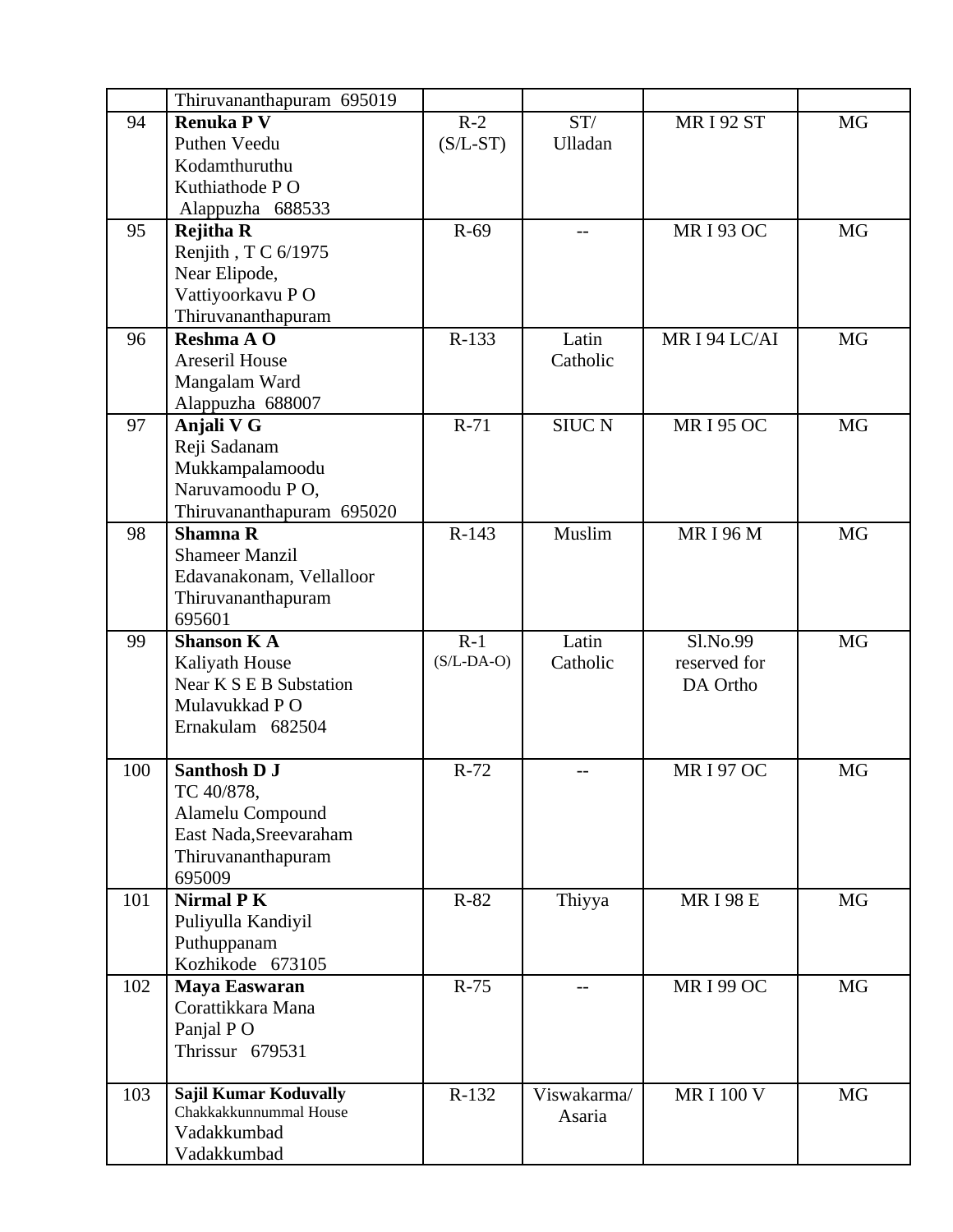|        | Kannur 670109                 |         |          |                     |           |
|--------|-------------------------------|---------|----------|---------------------|-----------|
| 104    | Hari R S                      | $R-81$  |          | MR II 1 OC          | MG        |
|        | Madhava Mandiram              |         |          |                     |           |
|        | Chavadinada                   |         |          |                     |           |
|        | Venganoor PO                  |         |          |                     |           |
|        | Thiruvananthapuram            |         |          |                     |           |
|        | 695523                        |         |          |                     |           |
| $*105$ | Divya M M                     | $R-93$  | Ezhava   | MRII <sub>2</sub> E | MG        |
|        | Maravattikkel House           |         |          |                     |           |
|        | Managattukara                 |         |          |                     |           |
|        | Kandassankadavu PO            |         |          |                     |           |
|        | Thrissur 680613               |         |          |                     |           |
| 106    | <b>Dhanya P</b>               | R-85    |          | MR II 3 OC          | MG        |
|        | Palakkal House                |         |          |                     |           |
|        | Nallur, Feroke                |         |          |                     |           |
|        | Kozhikode 673631              |         |          |                     |           |
|        |                               | R-543   | SC/      | MR II 4 SC          | <b>MG</b> |
| 107    | Sajith K<br>Koyileryian House |         |          |                     |           |
|        | Narath Colony                 |         | Pulayan  |                     |           |
|        | Narath PO Kolachery           |         |          |                     |           |
|        | Kannur 670601                 |         |          |                     |           |
| 108    | Deepa J S                     | R-86    | --       | MR II 5 OC          | <b>MG</b> |
|        | Uthradam,                     |         |          |                     |           |
|        | Kavinpuram, Perukavu,         |         |          |                     |           |
|        | Thiruvananthapuram            |         |          |                     |           |
|        | 695573                        |         |          |                     |           |
| 109    | <b>Shereena N</b>             | R-144   | Muslim   | MRII6M              | <b>MG</b> |
|        | Manimel Padinjattathil        |         |          |                     |           |
|        | Manalil Nagar-3, Kureepuzha   |         |          |                     |           |
|        | Kavanadu PO                   |         |          |                     |           |
|        | Kollam 691003                 |         |          |                     |           |
| 110    | <b>Murugan R</b>              | R-87    |          | MR II 7 OC          | MG        |
|        | Greeshma                      |         |          |                     |           |
|        | T C No 41/1694                |         |          |                     |           |
|        | <b>Attukal Road Manacaud</b>  |         |          |                     |           |
|        | 695009<br>Trivandrum          |         |          |                     |           |
|        |                               |         |          |                     |           |
| 111    | <b>Lijo Thomas Lawrence</b>   | $R-145$ | Latin    | MR II 8 LC/AI       | MG        |
|        | Little Villa                  |         | Catholic |                     |           |
|        | Oonnanpara, Nettayam          |         |          |                     |           |
|        | Thiruvananthapuram            |         |          |                     |           |
|        | 695013                        |         |          |                     |           |
| 112    | <b>Karthika P</b>             | R-88    |          | MRII 9 OC           | MG        |
|        | Sivadam/                      |         |          |                     |           |
|        | TC-18/795-4                   |         |          |                     |           |
|        | Swapnalayam Road              |         |          |                     |           |
|        | Punakamugal, Aramada          |         |          |                     |           |
|        | Thrivananthapuram 695 032     |         |          |                     |           |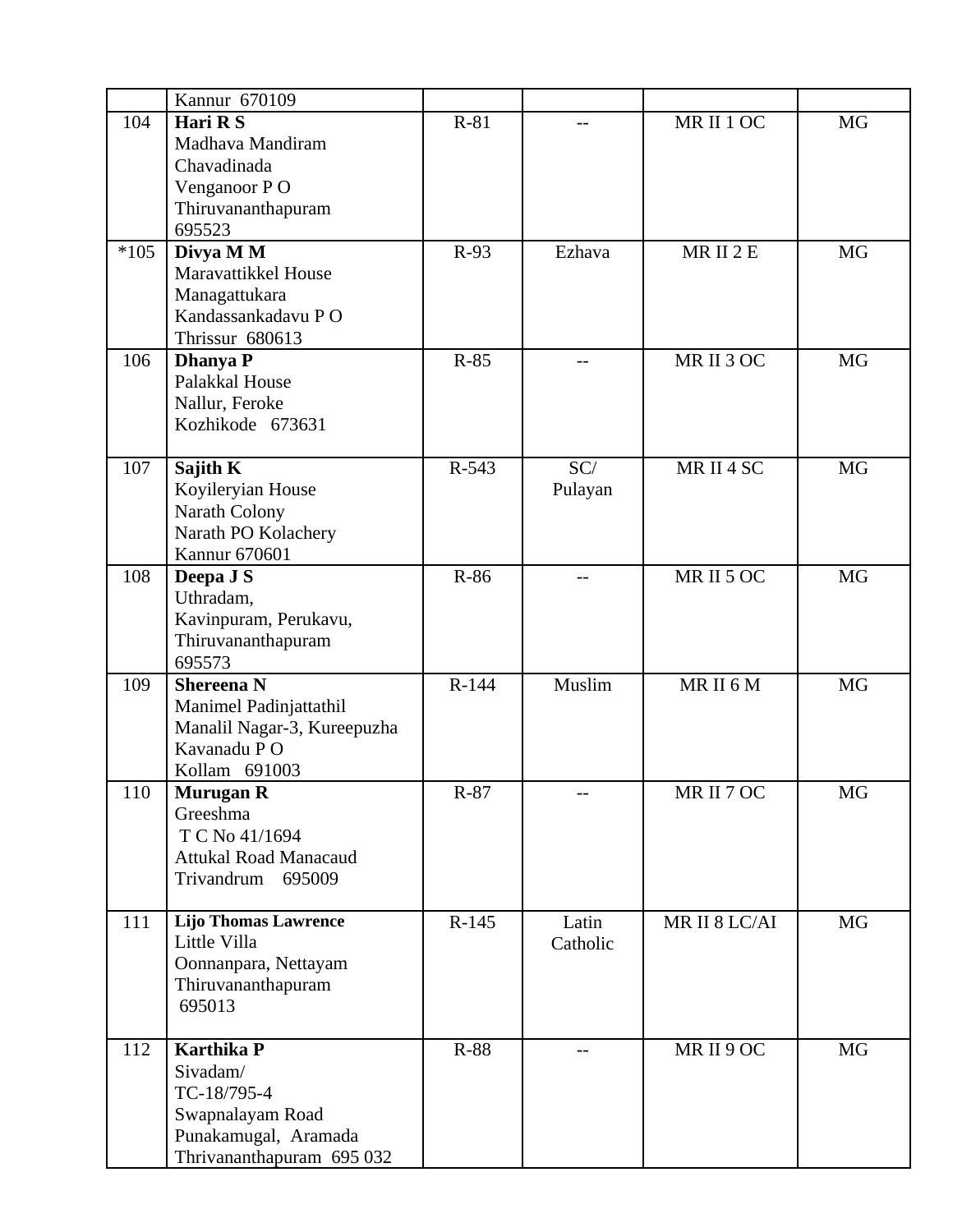| 113    | Suma S<br>Kollakunnel House<br>M North P O, Puramattom,<br>Thiruvalla,<br>Pathanamthitta 689543                    | R-110  | OBC/<br>Kudumbies | MR II 10 OBC       | <b>MG</b> |
|--------|--------------------------------------------------------------------------------------------------------------------|--------|-------------------|--------------------|-----------|
| 114    | <b>Arathy PS</b><br>KSRA B2,<br>Mannaplavil Veedu<br>Kalady, Karamana<br>Thiruvananthapuram                        | R-89   | --                | <b>MR II 11 OC</b> | <b>MG</b> |
| 115    | <b>Dhinu Dhamodaran</b><br>Dhinu Bhavanam<br>Mavelikara, Chunakkara North<br>Chunakkara PO<br>Alappuzha            | R-577  | SC/<br>Pulaya     | <b>MR II 12 SC</b> | <b>MG</b> |
| 116    | <b>Jincy J P</b><br>Kripalayam<br>Near CSI Church<br>Chittakodu Neyyattinkara PO<br>Trivandrum 695121              | $R-90$ | <b>SIUC N</b>     | <b>MR II 13 OC</b> | <b>MG</b> |
| $*117$ | Sumi S<br>Puthenpurackal<br>Kalarcode<br>Sanathanapuram PO,<br>Alappuzha 688003                                    | R-94   | Ezhava            | <b>MR II 14 E</b>  | <b>MG</b> |
| 118    | <b>Sarith R</b><br>Mangattu Kizhakkathil<br>Puli: North Thazhava PO<br>Karunagappally<br>Thazhava<br>Kollam 690523 | $R-92$ | --                | <b>MR II 15 OC</b> | <b>MG</b> |
| 119    | Shabna TA<br>Thuruthippallil<br>Madavana<br>Panangad PO<br>Ernakulam 682315                                        | R-146  | Muslim            | <b>MR II 16 M</b>  | MG        |
| $*120$ | <b>Manumol S</b><br>Mulluthottathu Veedu - 769<br>Kadavila, Alamcode<br>Alamcode<br>Thiruvananthapuram<br>695102   | R-101  | Ezhavan           | <b>MR II 17 OC</b> | MG        |
| $*121$ | <b>Princy PS</b><br>Pandath House<br>Mundur<br>Poothanur<br>Palakkad - 678592                                      | R-104  | Ezhava            | <b>MR II 18 E</b>  | <b>MG</b> |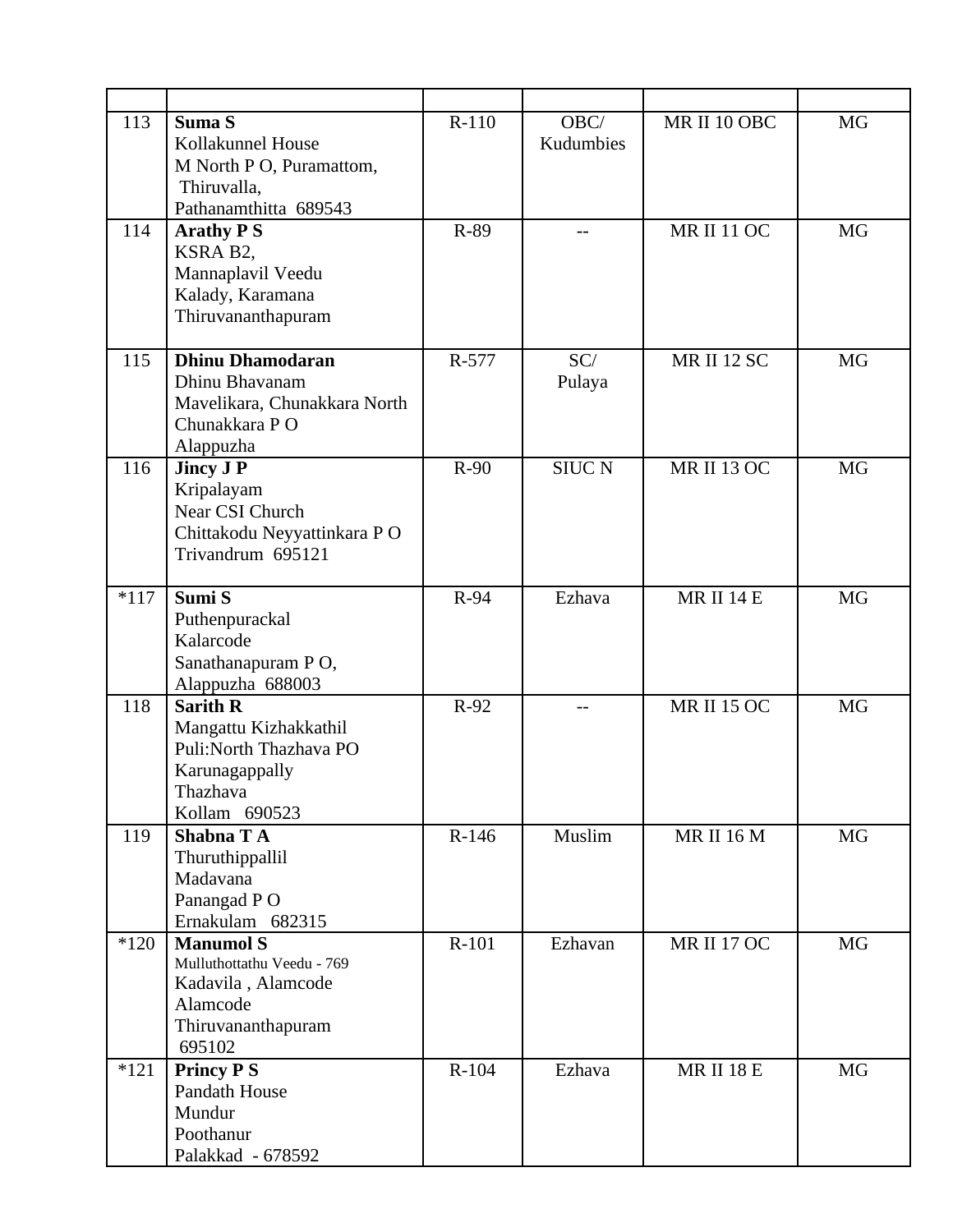| $*122$ | Sunila Surendran                            | R-106   | Ezhava     | <b>MR II 19 OC</b> | Kerala                     |
|--------|---------------------------------------------|---------|------------|--------------------|----------------------------|
|        | Sunila Nivas                                |         |            |                    | Agricultural               |
|        | Parippally, Parippally PO<br>Kollam -691574 |         |            |                    | University                 |
| 123    | Saranya SL                                  | R-167   | Viswakarma | <b>MR II 20 V</b>  | Kerala                     |
|        | S L V Land                                  |         |            |                    | Agricultural               |
|        | Ambilymukku, Chemmaruthy                    |         |            |                    | University                 |
|        | Vadasserikkonam                             |         |            |                    |                            |
|        | Thiruvananthapuram                          |         |            |                    |                            |
|        | 695143                                      |         |            |                    |                            |
| 124    | <b>Ratheesh Chandran RO</b>                 | R-95    |            | <b>MR II 21 OC</b> | Kerala                     |
|        | Cheruvallithottam/22                        |         |            |                    | Agricultural               |
|        | Ampazhavayal/Panayam/                       |         |            |                    | University                 |
|        | Perinad                                     |         |            |                    |                            |
|        | Kollam 691601                               |         |            |                    |                            |
| 125    | <b>Shyny K R</b>                            | R-194   | Latin      | MR II 22 LC/AI     | Kerala                     |
|        | TC 51/1411                                  |         | Catholic   |                    | Agricultural               |
|        | Sathyan Nagar                               |         |            |                    | University                 |
|        | Estate PO                                   |         |            |                    |                            |
|        | Thiruvananthapuram 695019                   |         |            |                    |                            |
| 126    | <b>Arun S S</b>                             | R-96    | --         | <b>MR II 23 OC</b> | Kerala                     |
|        | Kollakara Veedu                             |         |            |                    | Agricultural               |
|        | Panangode                                   |         |            |                    | University                 |
|        | Peyadu PO<br>Thiruvananthapuram             |         |            |                    |                            |
| 127    | <b>Sreedevi V V</b>                         | R-635   | SC/        | <b>MR II 24 SC</b> | Kerala                     |
|        | Nikathil House                              |         | Pulaya     |                    | Agricultural               |
|        | Pooyappilly                                 |         |            |                    | University                 |
|        | Vadakkekara PO                              |         |            |                    |                            |
|        | Ernakulam 683522                            |         |            |                    |                            |
| 128    | Santhini S                                  | R-97    |            | <b>MR II 25 OC</b> | Kerala                     |
|        | Vadakkevila Veedu                           |         |            |                    | Agricultural               |
|        | Uliyanadu, Karamcode                        |         |            |                    | University                 |
|        | Karamcode PO,                               |         |            |                    |                            |
|        | Kollam 691579                               |         |            |                    |                            |
| 129    | Nazeema H                                   | $R-150$ | Muslim     | <b>MR II 26 M</b>  | Kerala                     |
|        | TC 20/2333,<br>Aikaravilakam Veedu          |         |            |                    | Agricultural<br>University |
|        | Karamana, Karamana                          |         |            |                    |                            |
|        | Thiruvananthapuram                          |         |            |                    |                            |
| 130    | <b>Manju S</b>                              | R-98    |            | <b>MR II 27 OC</b> | Kerala                     |
|        | TC 20/1471                                  |         |            |                    | Agricultural               |
|        | Ramachamvila Veedu,                         |         |            |                    | University                 |
|        | Melaranoor, Karamana                        |         |            |                    |                            |
|        | Trivandrum 695002                           |         |            |                    |                            |
| 131    | <b>Bindhu M</b>                             | $R-107$ | Thiyya     | <b>MR II 28 E</b>  | Kerala                     |
|        | Swapnam, 453a                               |         |            |                    | Agricultural               |
|        | Pinarayi, Pinarayi,                         |         |            |                    | University                 |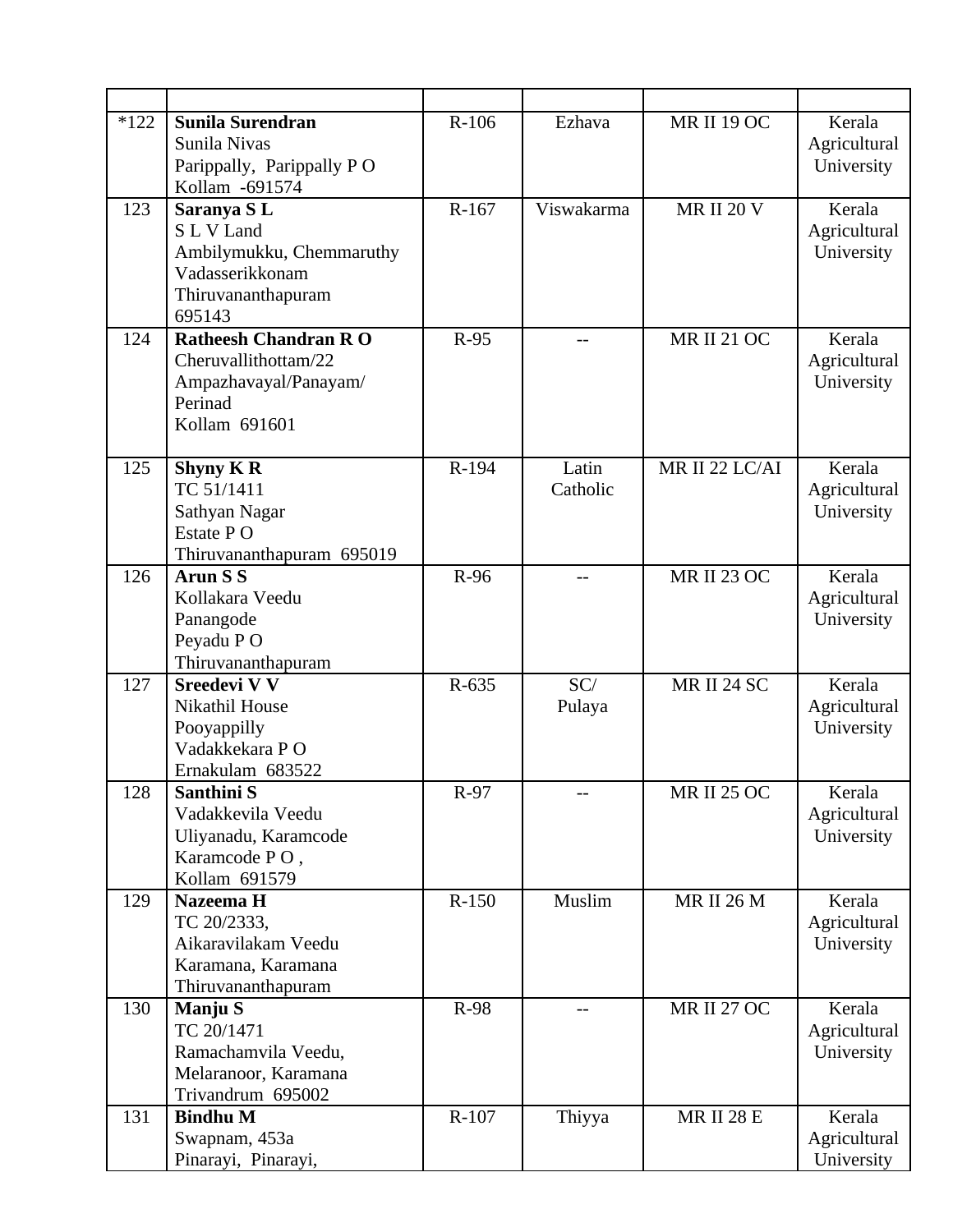|      | Kannur 670741                                                                                           |                        |               |                                                                                                                  |                                      |
|------|---------------------------------------------------------------------------------------------------------|------------------------|---------------|------------------------------------------------------------------------------------------------------------------|--------------------------------------|
| 132  | Sindhu <sub>S</sub><br>Puthuval Puthenveedu<br>Chowara PO<br>Thiruvanathapuram<br>695521                | $R-100$                | Hindu Nadar   | <b>MR II 29 OC</b>                                                                                               | Kerala<br>Agricultural<br>University |
| 133  | <b>Muhammad Rafi K P</b><br>Kuttipoyilil<br>Palakkulam, Mudadi,<br>Calicut 673307                       | $R-1A$<br>$(S/L-DA-O)$ | Muslim        | Sl.No.133<br>reserved for<br>DA Blind. Blind<br>not eligible,<br>vacancy given to<br>Ortho (Circular<br>10/2009) | Kerala<br>Agricultural<br>University |
| 134  | Sajitha N P<br>Koottungal House<br>Eloor East, Udyogamandal<br>Ernakulam 683501                         | R-154                  | Muslim        | <b>MR II 30 M</b>                                                                                                | Kerala<br>Agricultural<br>University |
| 135  | <b>Avinash S J</b><br>Mannara,<br>Alamcodu, Attingal<br>Vanchiyoor P O<br>Thiruvananthapuram<br>695102  | $R-103$                | --            | <b>MR II 31 OC</b>                                                                                               | Kerala<br>Agricultural<br>University |
| 136  | Dhanya N<br>Nedumbala Nivas<br>Nanminda<br>Nanminda<br>Kozhikode 673613                                 | R-648                  | SC/<br>Vannan | <b>MR II 32 SC</b>                                                                                               | Kerala<br>Agricultural<br>University |
| 137  | <b>Athira G R</b><br>Chirakkonathuputhen Veedu<br>Puliyarakonam,<br>Puliyarakonam,<br>Trivandrum 695573 | $R-105$                |               | <b>MR II 33 OC</b>                                                                                               | Kerala<br>Agricultural<br>University |
| *138 | <b>Vivitha V</b><br>Krishna House<br>Alingal /Kuzhalmannam<br>Kuzhalmannam<br>Palakkad 678702           | R-108                  | Ezhava        | <b>MR II 34 E</b>                                                                                                | Kerala<br>Agricultural<br>University |
| *139 | <b>Aswathy M R</b><br>Mankuzhy<br>Vellanikkara<br>Thrissur 680654                                       | R-112                  | Ezhava        | <b>MR II 35 OC</b>                                                                                               | Kerala<br>Agricultural<br>University |
| 140  | Farisha Beevi T A<br>Muthirackala,<br>Pulpra House,<br>Edayar, Binanipuram                              | R-162                  | Muslim        | <b>MR II 36 M</b>                                                                                                | Kerala<br>Agricultural<br>University |